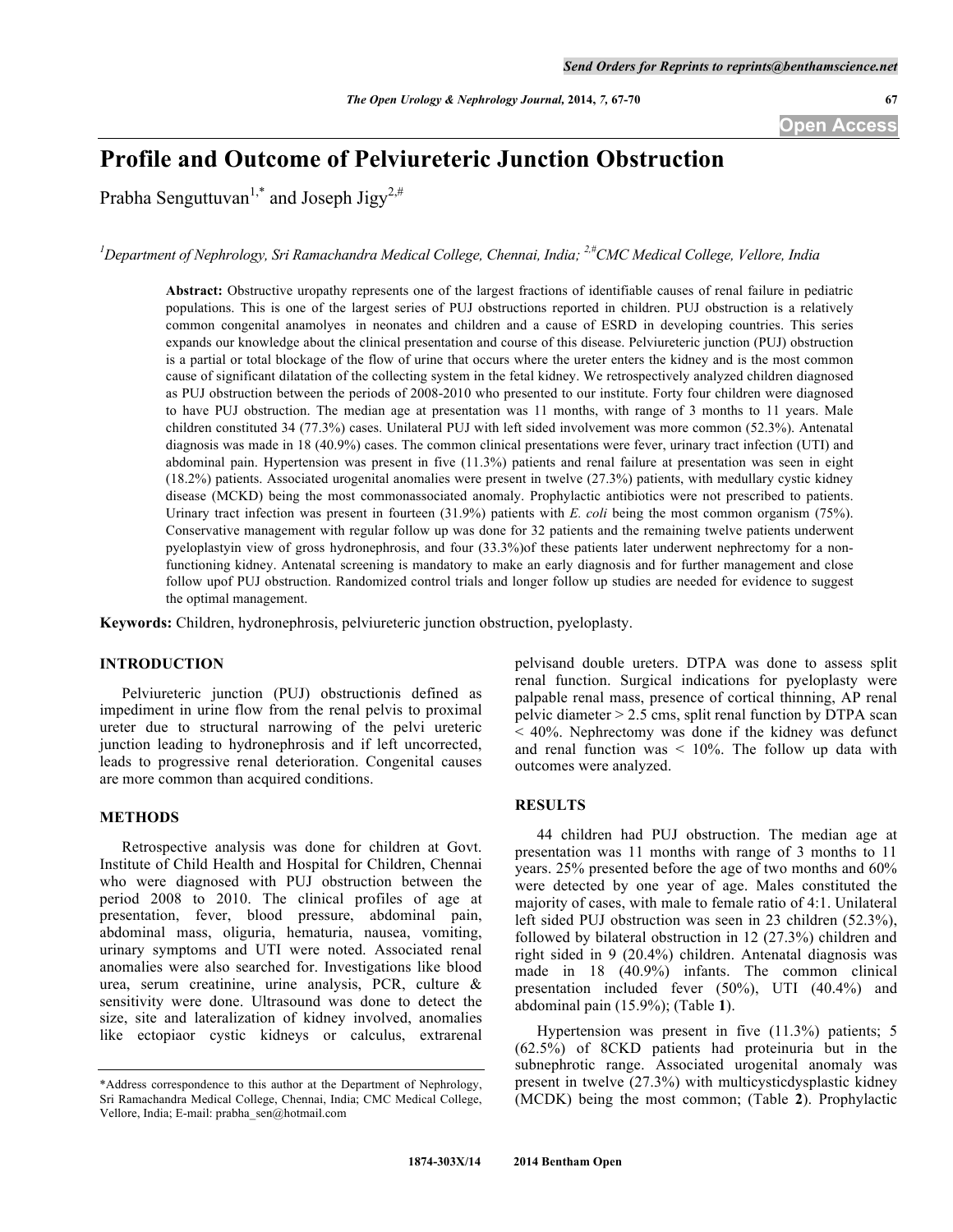**Table 1. Clinical presentation of PUJ obstruction.**

| <b>Clinical Presentation</b>     | Number $(\% )$      |
|----------------------------------|---------------------|
| Fever                            | $22(50.0\%)$        |
| UTI                              | $18(40.4\%)$        |
| Abdominal pain                   | $7(15.9\%)$         |
| Oliguria                         | $6(13.6\%)$         |
| Urinary symptoms                 | $5(11.3\%)$         |
| Hematuria                        | $2(4.6\%)$          |
| Abdominal mass Nausea & Vomiting | $2(4.6\%) 2(4.6\%)$ |

antibiotics were not given for these patients. UTI was present in 14 (31.9%) patients and *E. coli* was the most common organism, identified in 75%. Conservative management with regular follow up was done for 32 patients and the remaining 12 patients underwent pyeloplasty in view of gross hydronephrosis with cortical thinning. One-third of patients who underwent pyeloplasty later underwent nephrectomy due to obstructive non-functioning kidney. Eight (18.6%) children progressed to chronic kidney disease. Death due to septicemia and acute renal failure occurred in 2 infants aged 2 and 3months due to gross hydronephrosis (AP diameter of right renal pelvis 6.1cms (normal < 2.5 cms) in the former andmulticystic dysplastic kidneys in both). Amongst the longest follow up group of 3 years, 1 of 9 (11%) operated progressed to chronic kidney disease due to bilateral PUJ obstruction and right gross hydronephrosis; 7 children are doing well without surgery maintaining a normal serum creatinine. In the 2 year follow up group, 3 of 6 children progressed to CKD due to associated conditions like multiple calculi, thinned out cortex and one with multicystic dysplastic kidney, while 3 of 7 unoperated children progressed to CKD as the contralateral kidney had a multicystic dysplastic kidney. At one year follow up in the unoperated children, 2 out of 3 progressed to CKD as one child had contralateral dysplastic kidney and the other two had multicystic dysplastic kidneys.

**Table 2. Urogenital anomalies in PUJ obstruction.**

| <b>Associated Anomaly</b> | Number $(\% )$ |
|---------------------------|----------------|
| <b>MCDK</b>               | $6(14.0\%)$    |
| Extra renal pelvis        | $3(6.9\%)$     |
| Dysplastic kidney         | $2(4.6\%)$     |
| Renal stones              | $1(2.3\%)$     |
| Ectopic kidney            | $1(2.3\%)$     |

#### **DISCUSSION**

PUJ obstruction can occur in children of all age groups. Nowadays, the majority of cases are detected in the perinatal period with the advent of modern imaging techniques[1]. In a retrospective study, functionally significant PUJ obstruction was noted in one in 1500 fetuses screened by antenatal ultrasonography [2]. Boys were affected with PUJ

obstruction more commonly than girls [2]. The left side is more frequently involved. Our series also shows a similar presentation. PUJ obstruction may be inherited as an autosomal dominant gene of variable penetrance [3]. Congenital PUJ obstruction is usually caused by intrinsic stenosis of the proximal ureter as a result of an interruption in the development of the circular musculature of the PUJ or an alteration of collagen fibers and composition between and around the muscle cells [4]. Other causes of intrinsic PUJ obstruction include valvular mucosal folds, persistent fetal convolutions and upper ureteral polyps. In about 10 percent of pediatric PUJ obstruction, an aberrant or accessory renal artery or arterial branch can cause extrinsic compression.

PUJ obstruction accounts for about 48 percent of cases of dilatation of the collecting system of fetal kidneys [5]. Presentation in the newborn may include a palpable abdominal mass caused by an enlarged obstructed kidney. Other presentations include urinary tract infection, hematuria or failure to thrive. Renal failure is not a common presentation. Older children can present with intermittent flank pain which may worsen during brisk diuresis and have associated nausea and vomiting [6].

The diagnosis of PUJ obstruction is generally suspected when imaging studies, usually ultrasonography demonstrate pelvi-caliectasis. PUJ obstruction should be differentiated from other frequent causes of antenatal hydronephrosis, such as transient and functional hydronephrosis, ureterovesical junction obstruction, and vesicoureteric reflux (VUR). Other differential diagnosesfor PUJ obstruction include posterior urethral valves, congenital megaureter, ureterocele and multicystic dysplastic kidney. Diuretic renographycan be used to diagnose urinary tract obstruction. In general, a halflife greater than 20 minutes to clear the isotope from the kidney is considered to be indicative of obstruction. Computed tomography (CT) is an alternative to ultrasonography. A voiding cystourethrogram (VCU) will help to rule out VUR. PUJ obstruction and VUR can coexist in ten percent of cases. Co-existence of VUR can be a contributory factor for critical pelvic distension and tortuous PUJ [7]. Identification of VUR is important because children with concurrent VUR and PUJ obstruction may be at higher risk for severe infection. Magnetic Resonance Imaging (MRI) with urography is being investigated to define urinary tract anatomy, calculate differential renal function, and assess urinary tract obstruction [8].

There are no randomized trials that provide evidence for the optimal management of PUJ obstruction. There is no evidence that prenatal intervention in infants with either a single obstructed kidney or bilateral involvement improves renal outcome [9]. Prenatal intervention is needed if decompression of an enormously dilated renal pelvis is necessary to prevent dystocia or pulmonary compression [10]. Asymptomatic patients need regular follow up only [11]. The natural course of PUJ obstruction is variable. Many patients will have stable renal function and improvement in the degree of hydronephrosis during long periods of observation. However, there is controversy about the role of observation. No study has clearly demonstrated the need for surgical intervention [12]. The main criterion for observation in cases with significant hydronephrosis on sonogram is demonstration of split renal function of greater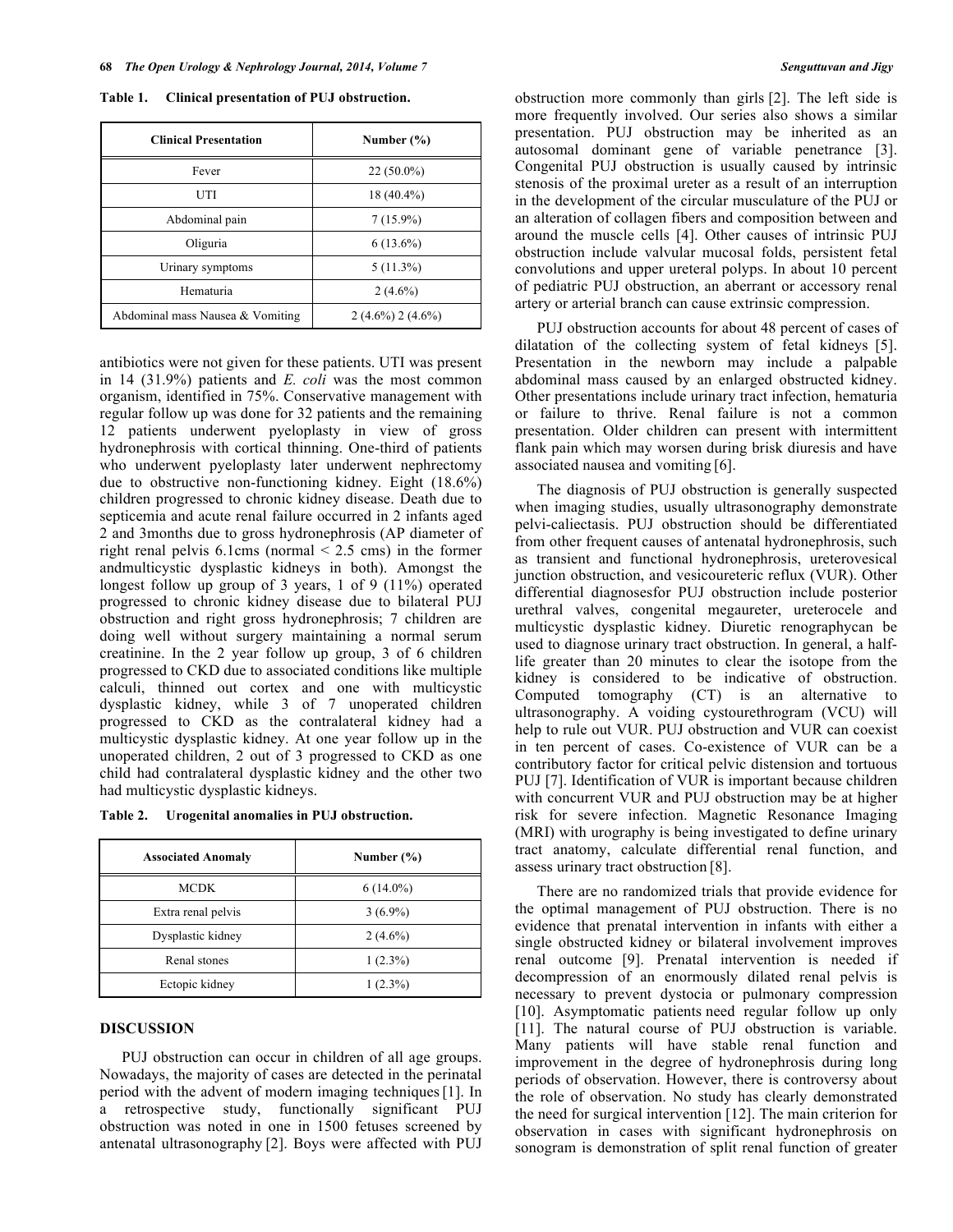than 40 percent in the affected kidney by diuretic renography, even if washout is delayed [13]. If renography shows deterioration of >10 percent on the affected side, or relative function less than 40 percent, surgery is recommended. The role of antibiotic prophylaxis is unclear. Studies show UTI incidence of about five percent in PUJ obstruction [14].

Symptomatic children usually require operative intervention. In these patients, pyeloplasty is performed and consists of resecting the atretic or stenotic segment and reattaching the normal ureter to the renal pelvis, thereby relieving the obstruction. If the obstruction is due to an aberrant renal blood vessel, the PUJ is repositioned relieving the obstruction. In patients with PUJ obstruction that present with acute pyelonephritis, surgical repair is performed after the infection has cleared with antibiotics. If pyelonephritis does not respond to antibiotics, a temporary percutaneous pyelostomy tube can be placed to relieve the obstruction. Usual indications for surgery include symptomatic PUJ-like pain, infections, or increase in the grade of hydronephrosis with decrease in renal function, or gross hydronephrosis with renal pelvic diameter of more than 50 mm.

There is limited data on the long-term outcome of children with PUJ obstruction. In one series of children who underwent surgical repair, relative renal function improved from 37 percent preoperatively to 43 percent [15]. Five percent have recurrence of obstruction after surgery [16]. It remains unknown what proportion of patients will progress andwhether there is a difference in long-term renal function between the observational and initial surgical approaches.

### **PROGNOSIS**

Patients with an antenatal diagnosis with good renal function at the time of detection do well with conservative treatment [17]. David ben Meir *et al*. evaluated the relationship between initial effective renal plasma flow and final post surgical outcome in patients with PUJ obstruction and they have published a few important observations. Final effective renal plasma flow (ERPF) was negatively related to age (younger children), and those with a higher preoperative ERPF recovered better than older children and those with a lower ERPF. Most kidneys in each functional range improved when obstruction was relieved. Arelative renal flow  $> 51\%$  in the obstructed kidney by <sup>99m</sup>technetium mercaptoacetyl triglycine study was not always beneficialin prognosticating, and may be a warning of impending decompensation in a minority [18, 19].

In unilateral PUJ obstruction, the development of clinically significant hypertension or proteinuria appears to be very rare. Bilateral disease has a more ominous prognosis. A marked loss of renal mass has already occurred before birth as a result of either maldevelopment or obstructive damage. Adverse prognostic factors include gestational age at presentation, presence of VUR or altered echogenecity at the time of diagnosis, level of serum creatinine at one year of age, the occurrence of UTI, and the appearance of proteinuria or hypertension.

#### **CONCLUSION**

This case series highlights the need for a mandatory antenatal screening for early diagnosis and management of PUJ obstruction. Randomized control trials and long term follow up studies are needed to provide evidence for optimal management.

### **CONFLICT OF INTEREST**

The authors confirm that this article content has no conflict of interest.

#### **ACKNOWLEDGEMENTS**

Declared none.

#### **REFERENCES**

- [1] Brown T, Mandell J, Lebowitz RL. Neonatal hydronephrosis in the era of sonography. AJR Am J Roentgenol 1987; 148(5): 959-63.
- [2] Morin L, Cendron M, Crombleholme TM, *et al*. Minimal hydronephrosis in the fetus: clinical significance and implications for management. J Urol 1996; 155: 2047.
- [3] Atwell JD, Familial pelviureteric junction hydronephrosis and its association with a duplex pelvicaliceal system and vesicoureteric reflux. A family study. Br J Urol 1985; 57(4): 365-9.
- [4] Hanna MK, Jeffs RD, Sturgess JM *et al.*, Ureteral structure and ultrastructure. Part II. Congenital ureteropelvic junction obstruction and primary obstructive megaureter. J Urol 1976; 116: 725-30.
- [5] Synder HM 3rd, Lebowitz RL, Colodny AH, Bauer SB, Retik AB. Ureteropelvic junction obstruction in children, Urol Clin North Am 1980; (7): 273-90.
- [6] González R, Schimke CM. Ureteropelvic junction obstruction in infants and children. Pediatr Clin North Am 2001; 48:1505.
- [7] John D, Robert F. Volume related configurational changes in the aetiology of Pelvi-Ureteric junction obstruction. Australas Radiol 1989; 33(1): 60-3.
- [8] Grattan-Smith JD, Perez-Brayfield MR, Jones RA, *et al*. MR imaging of kidneys: functional evaluation using F-15 perfusion imaging. Pediatr Radiol 2003; 33: 293e304.
- [9] Flake AW, Harrison MR, Sauer L, *et al*. Ureteropelvic junction obstruction in the fetus. J Pediatr Surg 1986; 21:1058.
- [10] Drake DP, Stevens PS, Eckstein HB. Hydronephrosis secondary to ureteropelvic obstruction in children: a review of 14 years of experience. J Urol 1978; 119: 649.
- [11] Josephson, S. Antenatally detected pelvi-ureteric junction obstruction: concerns about conservative management. BJU Int 2000; 85: 973
- [12] Heinlen JE, Manatt CS, Bright BC, *et al*. Operative versus nonoperative management of ureteropelvic junction obstruction in children. Urology 2009; 73: 521.
- [13] Ulman I, Jayanthi VR, Koff SA. The long-term followup of newborns with severe unilateral hydronephrosis initially treated nonoperatively. J Urol 2000; 164: 1101.
- [14] Roth CC, Hubanks JM, Bright BC, *et al*. Occurrence of urinary tract infection in children with significant upper urinary tract obstruction. Urology 2009; 73: 74.
- [15] Chertin B, Pollack A, Koulikov D, *et al*. Does renal function remain stable after puberty in children with prenatal hydronephrosis and improved renal function after pyeloplasty? J Urol 2009; 182: 1845.
- [16] Braga LH, Lorenzo AJ, Bägli DJ, *et al*. Risk factors for recurrent ureteropelvic junction obstruction after open pyeloplasty in a large pediatric cohort. J Urol 2008; 180:1684.
- [17] Warshaw BL, Hymes LC, Trulock TS, *et al*. Prognostic features in infants with obstructive uropathy due to posterior urethral valve. J Urol 1985; 133(2): 240-3.